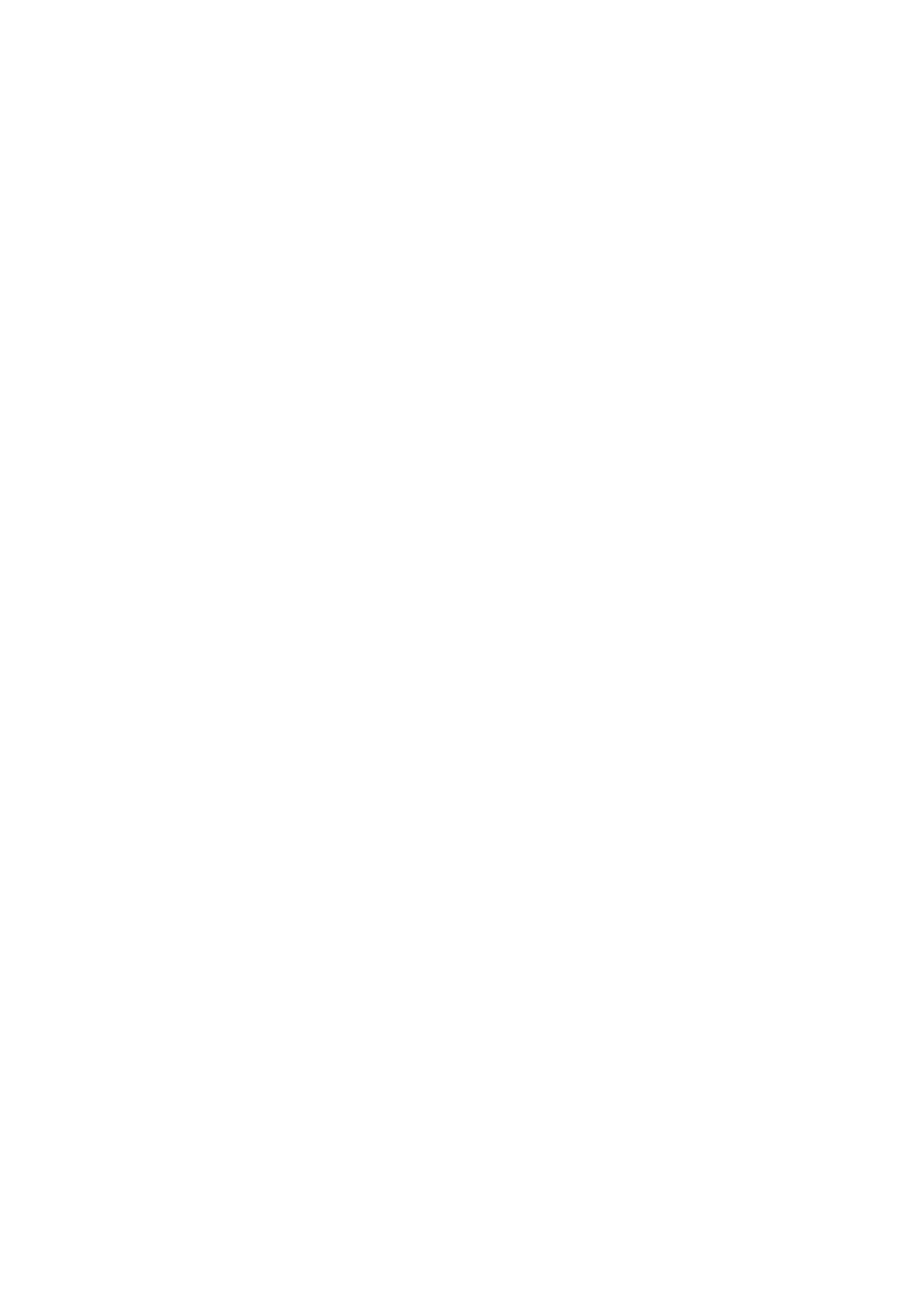#### Exercise 2 (14 points)

Consider an economy where national income is distributed as follows: the bottom 50% earns 10% of total national income, the middle 40% (from the 50th to the 90th percentile) earns 40%, and the top 10% earns 50%. Moreover, assume that within each of these groups, income is equally distributed.

### Part 1:

- (a) Graph the Lorenz curve and the line of perfect equality. Clearly label each axis. (2 points)
- (b) Show that in this economy, the Gini coefficient is equal to 0.56. Clearly explain your computation. (3 points)
- (c) Suppose now that there is inequality within groups, and each group's shares remain constant. Illustrate in the graph how the new Lorenz curve would look like. Is the Gini coefficient higher or lower? (1 point)
- (d) Assuming that you have all the information required to compute either coefficient, which measure do you prefer to quantify inequality: the Gini coefficient or top income shares (e.g., the share of income earned by the top  $10\%)$ ? Why? This is an open question and credit fully depends on the coherence of the answer. (2 points)

#### Part 2:

Suppose that the average per capita income in this economy is \$20,000. Remember that national income is distributed as follows: the bottom 50% earns 10%, the middle 40% earns 40%, and the top 10% earns 50% of total income.

- (e) What is the average income of each group? Clearly explain your computation. (2 points)
- (f) Suppose that the top of the distribution (i.e., above the 90th percentile) can be characterized by a Pareto coefficient of 1.5. What is the inverted Pareto coefficient in this economy? (1 points)
- (g) Assume that the threshold income to belong to the top  $1\%$  is \$200,000. What is the income share of the top 1%? (Hint: you need to calculate the average income of the top  $1\%$ ). (3 points)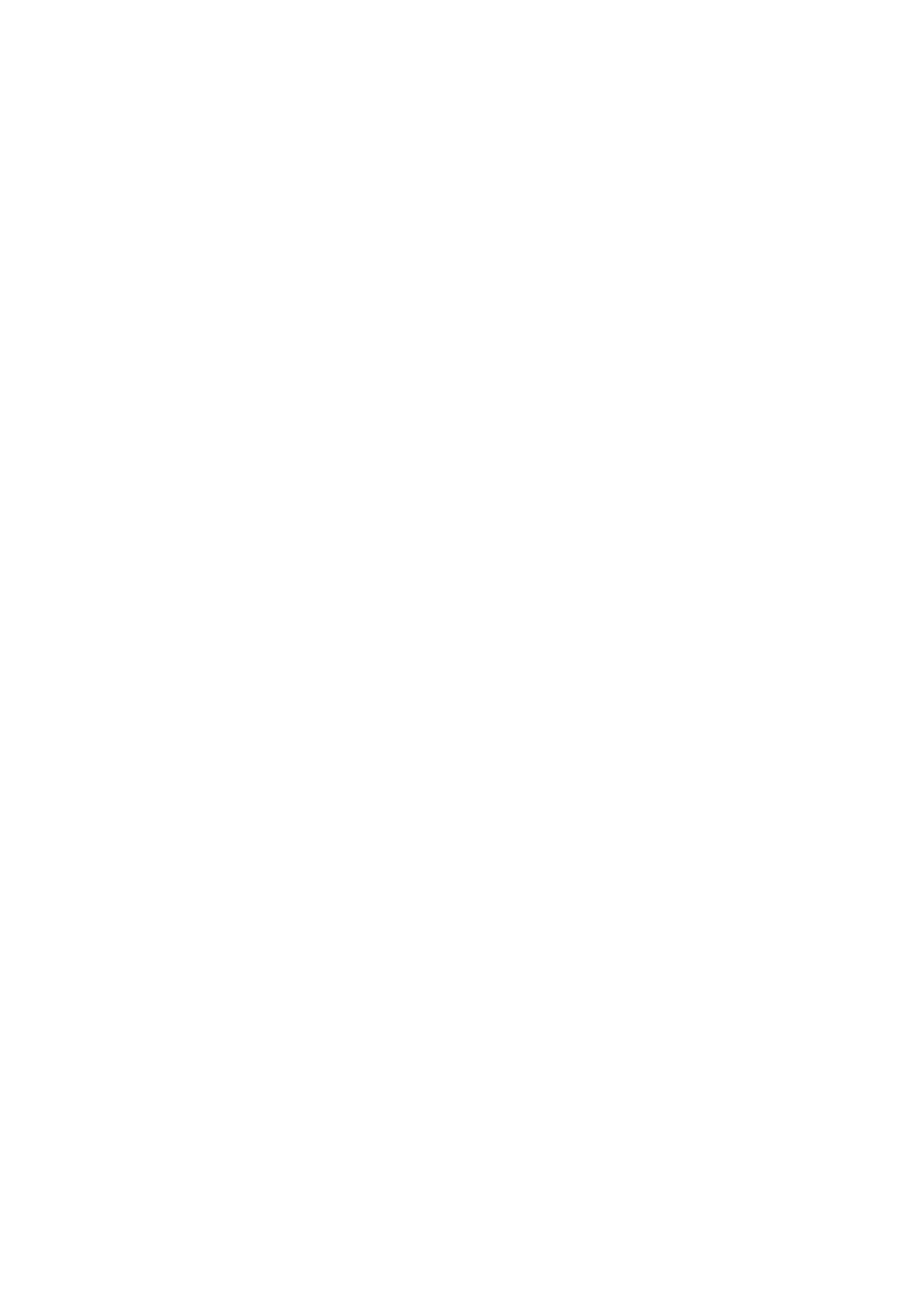#### Exercise 3 (8 points)

Assume there are two countries in the world, A and B, with four persons in each country. The income of people in country A and B is given, respectively, by:

$$
A = \{5, 15, 65, 75\}
$$
  

$$
B = \{10, 20, 30, 60\}
$$

(a) For each country separately, compute the income share of the bottom 50%. Then, compute the income share of the global top 25%. (2 points)

Now we want to compute the counterfactual global top 25% income share if the the two countries had the same average income.

- (b) First, compute the average income of each country. (1 point)
- (c) Modify the income distribution of B so that average income in B is equal to average income in A, while preserving the distribution of income in B. (Hint: adjust the incomes of country B by the ratio of average income between countries). Give the resulting distribution of B as your answer. (2 points)
- (d) Aggregate the resulting B distribution and the original A distribution to obtain the counterfactual global top 25% income share if the the two countries had the same average income ("within-country component" of inequality). What does this result imply regarding the relative importance of between-country inequality versus within-country inequality in determining overall global inequality? (3 points)